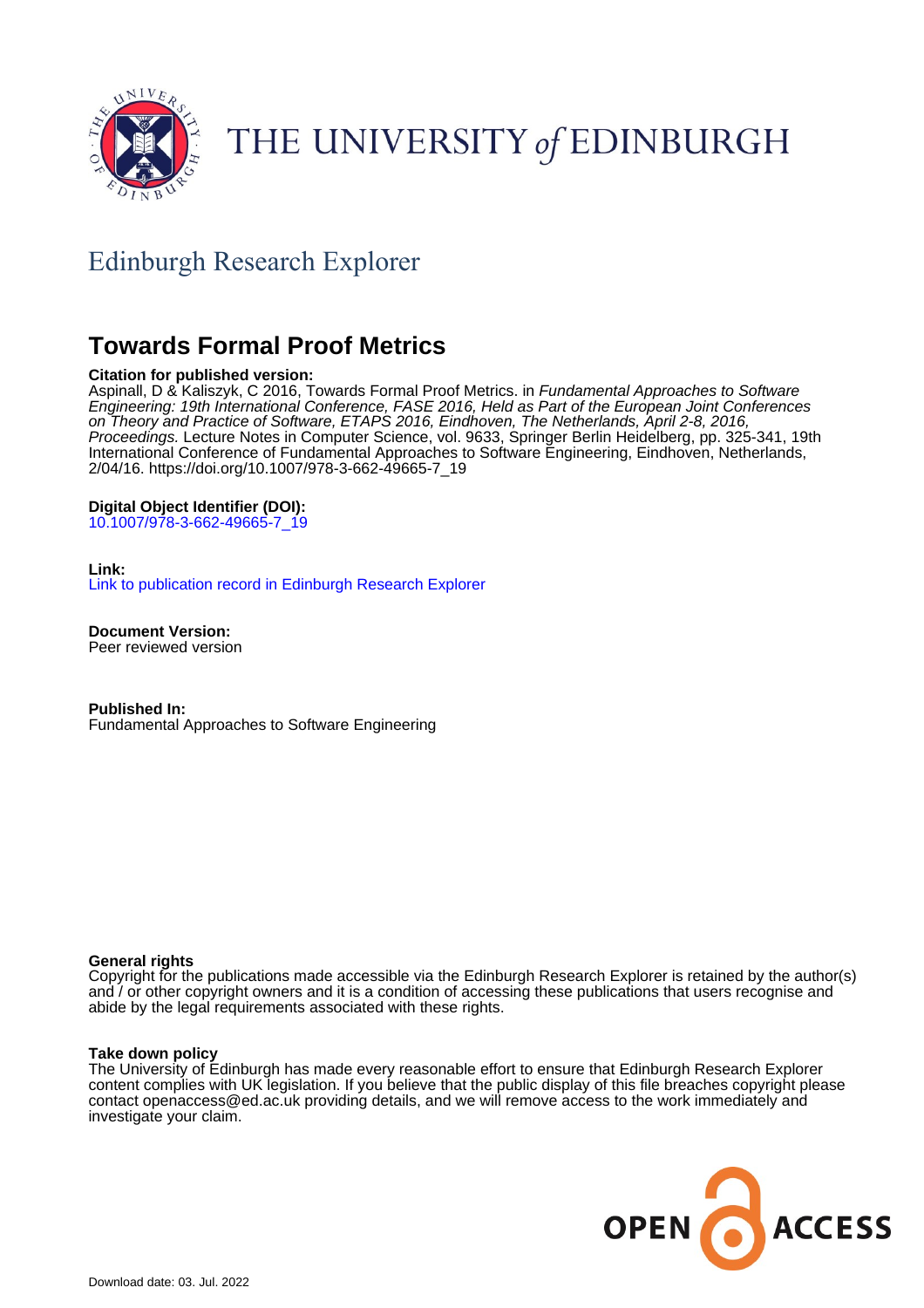# Towards Formal Proof Metrics

David Aspinall<sup>1</sup> Cezary Kaliszyk<sup>2</sup>

<sup>1</sup> LFCS, School of Informatics, University of Edinburgh Edinburgh EH8 9AB, Scotland

<sup>2</sup> University of Innsbruck Technikerstr.  $21a/2$  6020, Innsbruck, Austria

Abstract. Recent years have seen increasing success in building large formal proof developments using interactive theorem provers (ITPs). Some proofs have involved many authors, years of effort, and resulted in large, complex interdependent sets of proof "source code" files. Developing these in the first place, and maintaining and extending them afterwards, is a considerable challenge. It has prompted the idea of Proof Engineering as a new sub-field, to find methods and tools to help. It is natural to try to borrow ideas from Software Engineering for this.

In this paper we investigate the idea of defining proof metrics by analogy with software metrics. We seek metrics that may help to monitor and compare formal proof developments, which might be used to guide good practice, locate likely problem areas, or suggest refactorings. Starting from metrics that have been proposed for object-oriented design, we define analogues for formal proofs. We show that our metrics enjoy reasonable properties, and we demonstrate their behaviour with some practical experiments, showing changes over time as proof developments evolve, and making comparisons across different ITPs.

# 1 Introduction

Interactive formal proof has advanced to make some impressive achievements, demonstrating that large software and hardware systems can be verified and that large mathematical proofs can be completely captured on machine, giving very high degrees of confidence each case. Some examples are:

- Hales's  $FlySpeck$  formalisation of his proof of the Kepler Conjecture [13], which includes about 510,000 lines of code proving 27,451 lemmas in the HOL Light interactive theorem prover. This involved a team of 22 people, and an estimated total of 20 person-years of work [14].
- Klein's verification of the seL4 microkernel [20], the core of which consists of almost 400,000 lines of code with 59,000 lemmas, which verifies around 9,000 lines of C and assembler code in the Isabelle ITP. This project involved a team of 13 people, and an estimated total of 20 person-years of work.
- The Compendium of Complex Lattices book formalized in Mizar, performed by a team of 15 people led by Bancerek [3]: it consists of 57 articles with 2,566 theorems and 124,628 lines of proof; it took over 5 person-years.

Draft version. Final publication will appear at http://link.springer.com.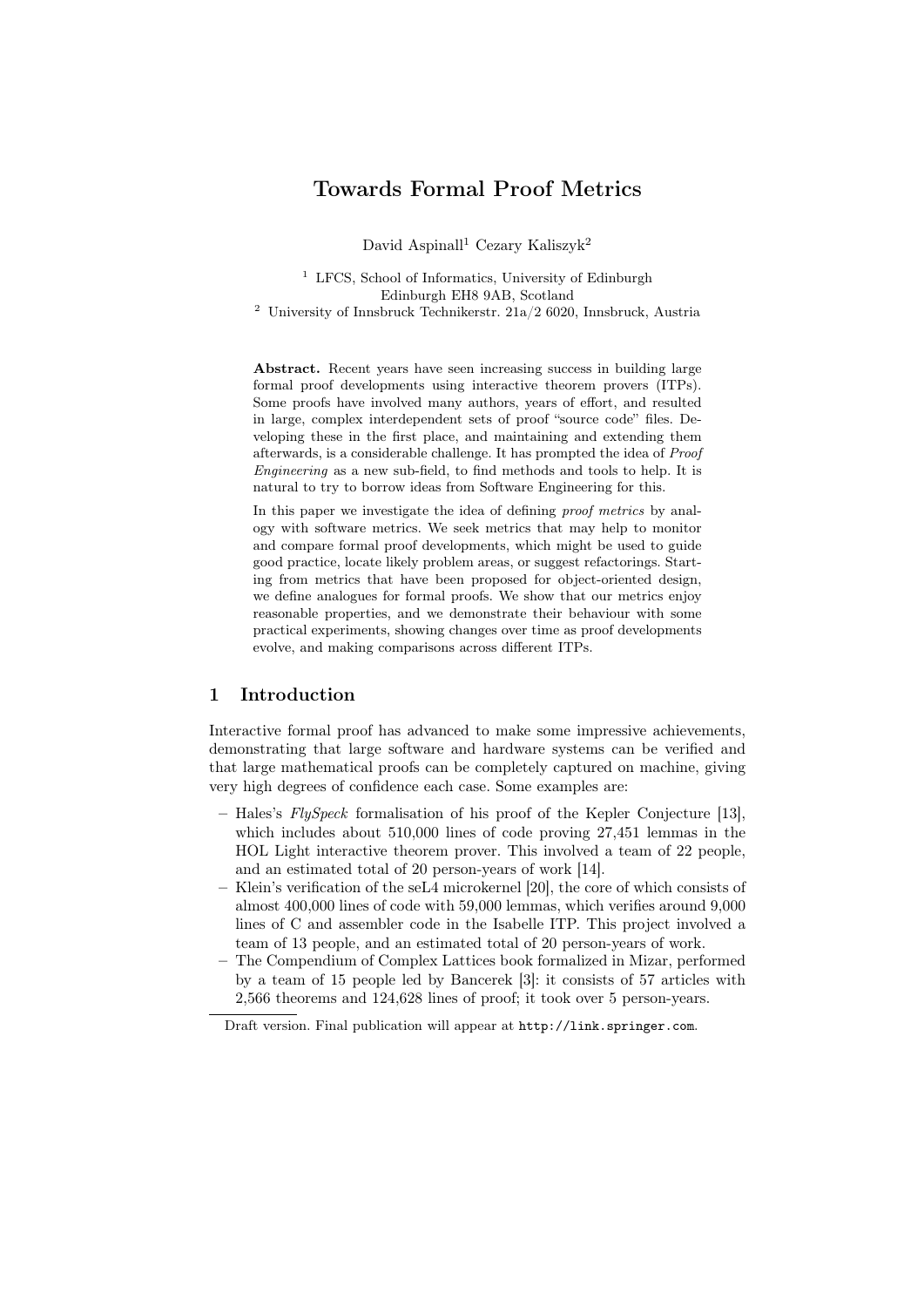In each case, the result consists of instructions written in a dedicated formal proof language which direct the proof engine to check a formal proof of some logical statement; these instructions are sometimes called a (formal) proof script.

To give further background for those unfamiliar: a proof script is somewhat like a program written in an ordinary programming language; like a program it is usually stored in a plain text file. In interactive theorem proving, one works intensively with the machine's help to build the proof script; the system checks progress at intermediate points. There are several currently successful ITP systems in which large proofs have been constructed, including the three mentioned above, and others such as HOL4, Coq, ACL2 and PVS. Some ITPs are conceptually similar and use related logics, but each implementation has its own formal proof language so proofs scripts from one cannot be used in another; there are few, if any, useful tools that work for more than one system. This is like the situation with different programming languages, but the user community for each ITP is small. Learning an ITP requires expertise and typically takes months.

Despite the fragmentation, ITPs have continually advanced so that multiperson developments are more common. Leaders of large proof projects have become concerned about the engineering aspects of building and then maintaining large proof scripts, motivating a new sub-field of study: Proof Engineering [6, 10, 19]. There are many questions which we do not yet know how to answer. For example: How should a large proof be broken into separate modules? Given a large proof, how can we tell if it is well-structured or in need of improvement, perhaps to improve understanding or maintainability? If a basic definition needs to be changed, how much of the rest of the development will break? These are similar to the concerns of software engineering, so it is natural to ask if software engineering research and practice can provide ideas that transfer.

#### 1.1 From software metrics to proof metrics

In this paper we make some first steps to investigate *proof metrics*, deliberately making a connection to software metrics that have been studied extensively and found utility in practice. Certainly it would be useful to get a handle on the size and complexity of a formal proof and its change over time. It would also be useful to understand how well-structured a formal proof is; one of the most painful proof engineering activities is refactoring existing proofs to change structure [11]; so much so that it is often avoided [12]. So the classic software design goals for modularity of high *coherence* (a module should contain related things) and low coupling (connected modules should only have a few connections) are equally applicable to formal proof development.

As our starting point, we take inspiration from the landmark metrics for object-oriented design that were introduced by Chidamber and Kemerer [7] ("C&K"). Although the C&K metrics have since been criticised and modified in a myriad of ways, they still stand as a plausible starting point for a new application area. In particular, they are appropriate because they have simple definitions and motivations and also because there is a rough analogy between the static structure of an object-oriented design and the structure of proof scripts.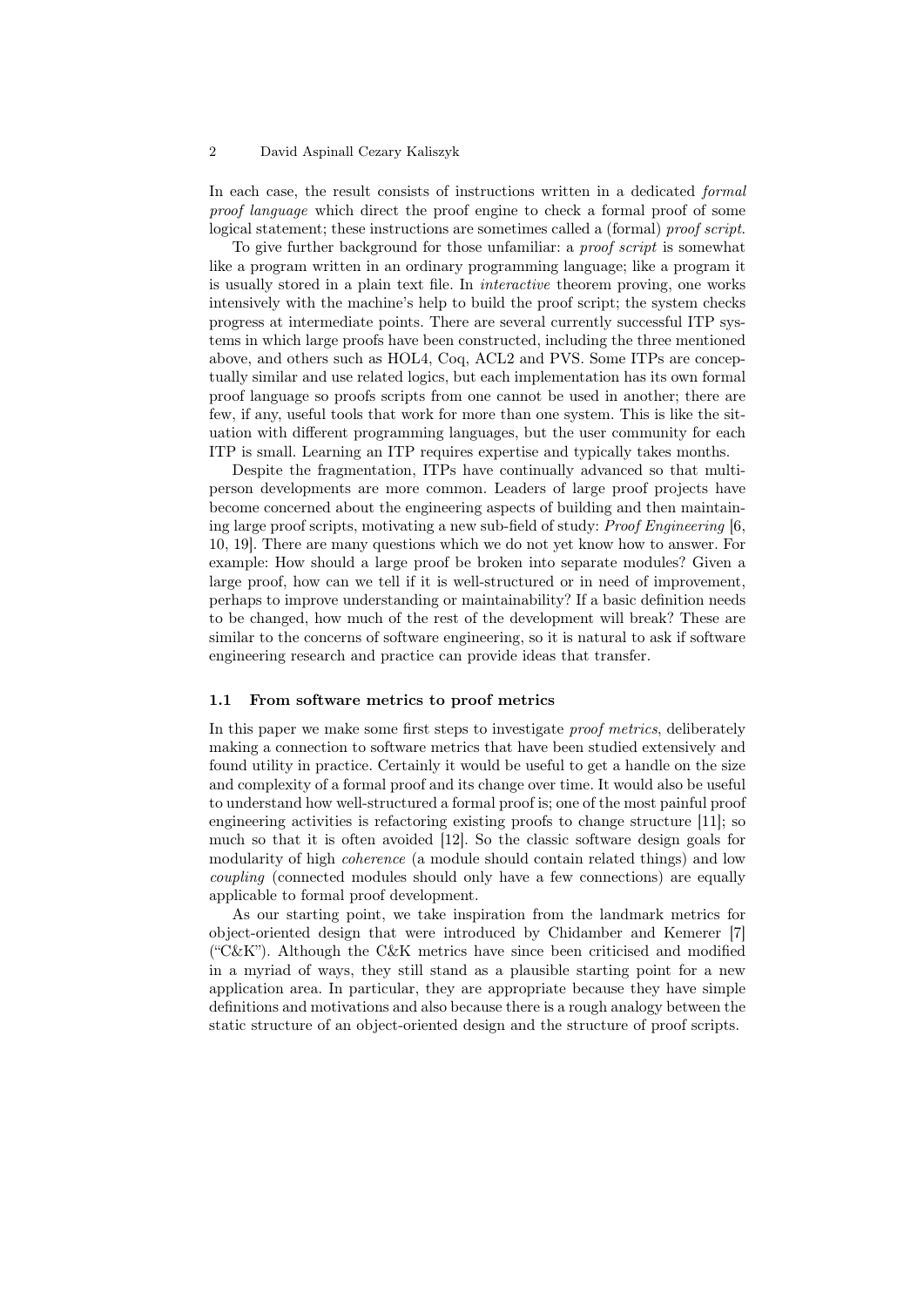| )( )P             | Formal proof                      |
|-------------------|-----------------------------------|
| class             | proof module                      |
| class inheritance | proof module import               |
| instance variable | declaration of a type or constant |
| method            | theorem                           |
| method type       | theorem statement                 |
| method body       | theorem proof                     |

Fig. 1. A loose analogy between object-oriented programming and formal proof

Just as with programs, large formal proofs are broken up into modules. Various sorts of module have been studied and are adopted in different systems, supporting both in-the-small structuring (e.g., capturing the notion of an algebraic structure with its operations and axioms: locales in Isabelle) and in-the-large (e.g., capturing a whole collection of definitions and properties about groups). Here we are concerned with in-the-large modules which form the basic top-level decomposition of a formal proof. In Isabelle modules are called theories, in Mizar they are called articles; in HOL Light, modules are identified with files.

Top-level modules contain statements to be proved and their proofs, which we (and most ITPs) call theorems. A formal proof also needs to define the subject of its concern: whether some mathematics or a proof of software correctness, declarations and definitions are needed to introduce types and constants of discourse. Although specific mechanisms differ, top-level modules have some import mechanism to allow access to other modules. Scoping mechanisms for restricting visibility are currently either primitive or little used; hence visibility of imported theorems usually extends transitively through imported modules, just as class inheritance extends member visibility transitively through the class hierarchy. (Section 2 shows some small example proofs and import graphs, along with the abstraction that we use to define metrics.)

This leads us to the loose analogy shown in Fig. 1. Classes in OO design or programming are like proof modules. Theorems are somewhat like methods: both have complex bodies that describe their implementation. In OO, instance variables capture the nature of what a class models; methods inspect and manipulate the variables. In ITP land, theorem statements describe properties of (immutable) types and constants. Proofs may refer to further types and constants and to other theorems: usually ones proved earlier in some well-founded ordering. This is analogous to methods that invoke other methods in their implementation. (As an aside: ITPs grudgingly admit theorems without proof: assumptions or axioms taken as given; this allows a form of top-down development, but does not really make up for the lack of any modeling language or technology.)

The plan is now clear. Using the analogy, size metrics that consider the number of methods in a class can be recast as metrics counting the number of theorems in a theory. Metrics based on the class hierarchy relationships can be recast to examine dependencies among proof modules. And so on; how we recast the C&K metrics is defined precisely and discussed in Section 3. We can also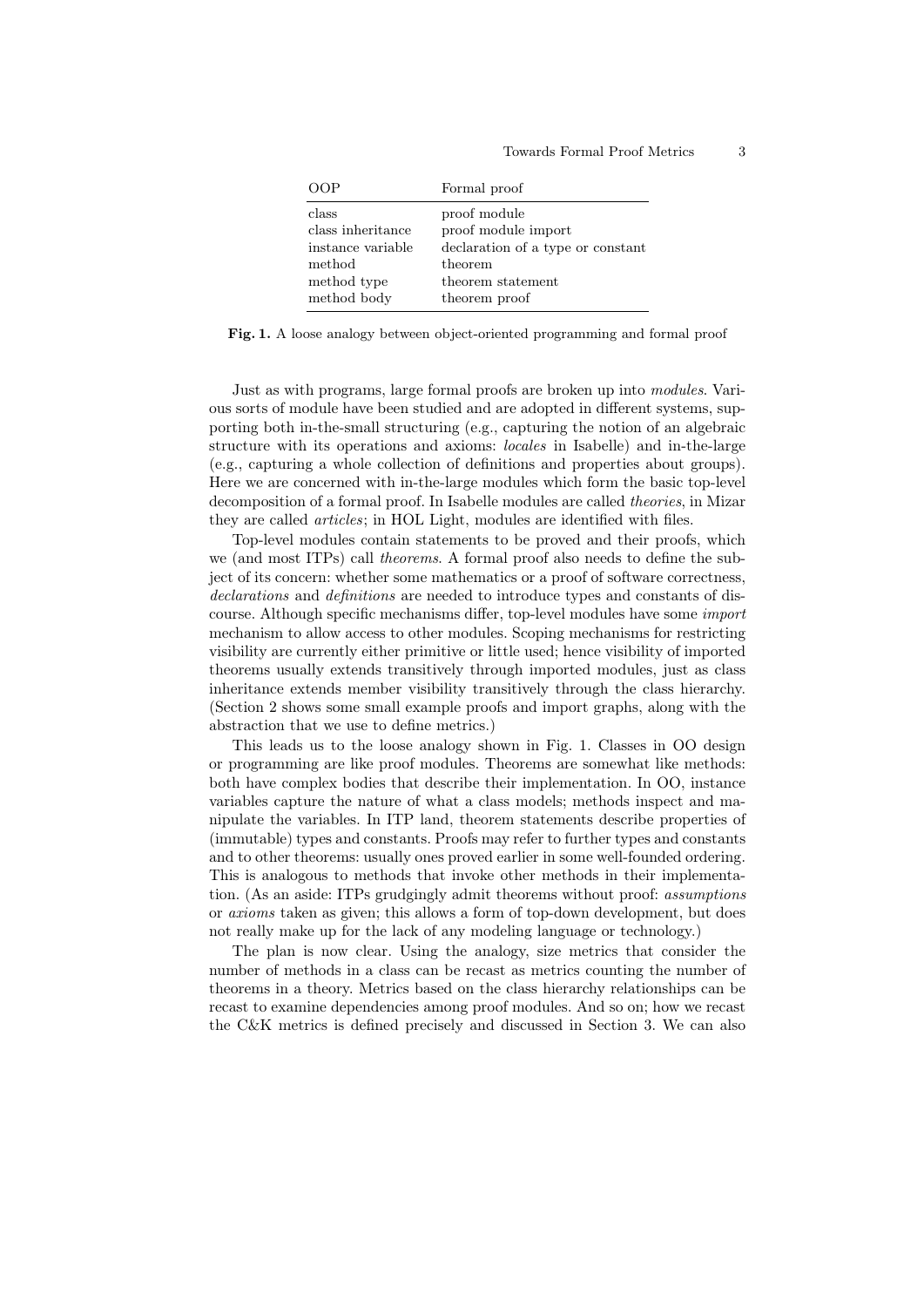show that our metrics satisfy some analytical properties which have been studied in software metrics; this is covered in Section 4.

There is a risk that the investigation may be futile. Despite good properties, naive translations of software metrics using Fig. 1 could result in functions that are uninteresting or meaningless in the setting of formal proof. Our analogy is rough: the structuring mechanisms differ, and programs have dynamics which is the whole purpose of their construction. But the dynamics of a completed formal proof is a one-shot check and annotation: a black-box operation in which the ITP emits compilation errors if the developer made a mistake or a "QED" acknowledgement in the case of success.

To demonstrate that our metrics may be actually interesting in practice, we examine several large repositories of formal developments, taken from three different ITPs. Our metrics confirm some expected "folklore" aspects of the system differences. Looking at some version control history, we are able to correlate certain changes in formal proof files with changes in the expected metrics, and vice-versa. Our practical experiments are described in Section 5.

Contributions. We believe this is the first attempt to adapt ideas from software metrics to formal proof that goes beyond size-based metrics. We contribute:

- 1. a simple abstract model definition for formal proofs;
- 2. a precise definition of a set of proof metrics using this model;
- 3. (informal) proofs that our metrics satisfy some reasonable properties;
- 4. an implementation of the metrics for three different ITPs;
- 5. demonstration of metrics for various large proof corpora;
- 6. demonstration of the historical change of the metrics on 38 versions taken from the version control history of HOL Light.

As well as size measurements, our metrics include complexity against relationships and positions within a proof development and estimates of *interdependence* between parts of a formal proof.

Related work. There is a large literature on software metrics concerning their definition and empirical study as well as (often) debating their utility. Despite any debate, metrics continue to be studied and used in practice. For example, metrics are used in cost estimations models (e.g., COCOMO and variants; see Trendowicz and Jeffrey for a recent overview [29]). They can also be used to implement heuristics to detect "bad smells" in code that may suggest when refactorings may be desirable [27] or where they have occured in the past [9].

On the side of formal proof, the topic is quite new. Researchers in the seL4 project have set out an agenda similar to ours [17] and empirically demonstrated a relationship between theorem statement size and proof size [23] in seL4 and, to a restricted extent, other Isabelle proofs (see Sects. 5 and 6 for more remarks). Also for Isabelle, Blanchette et al [5] studied the dependencies and size of whole formalization libraries in the AFP contributed library. They found little entry reuse based on the import graph and showed that the size distribution of the entries follows the power law. Working with Mizar proofs, Pąk investigated ways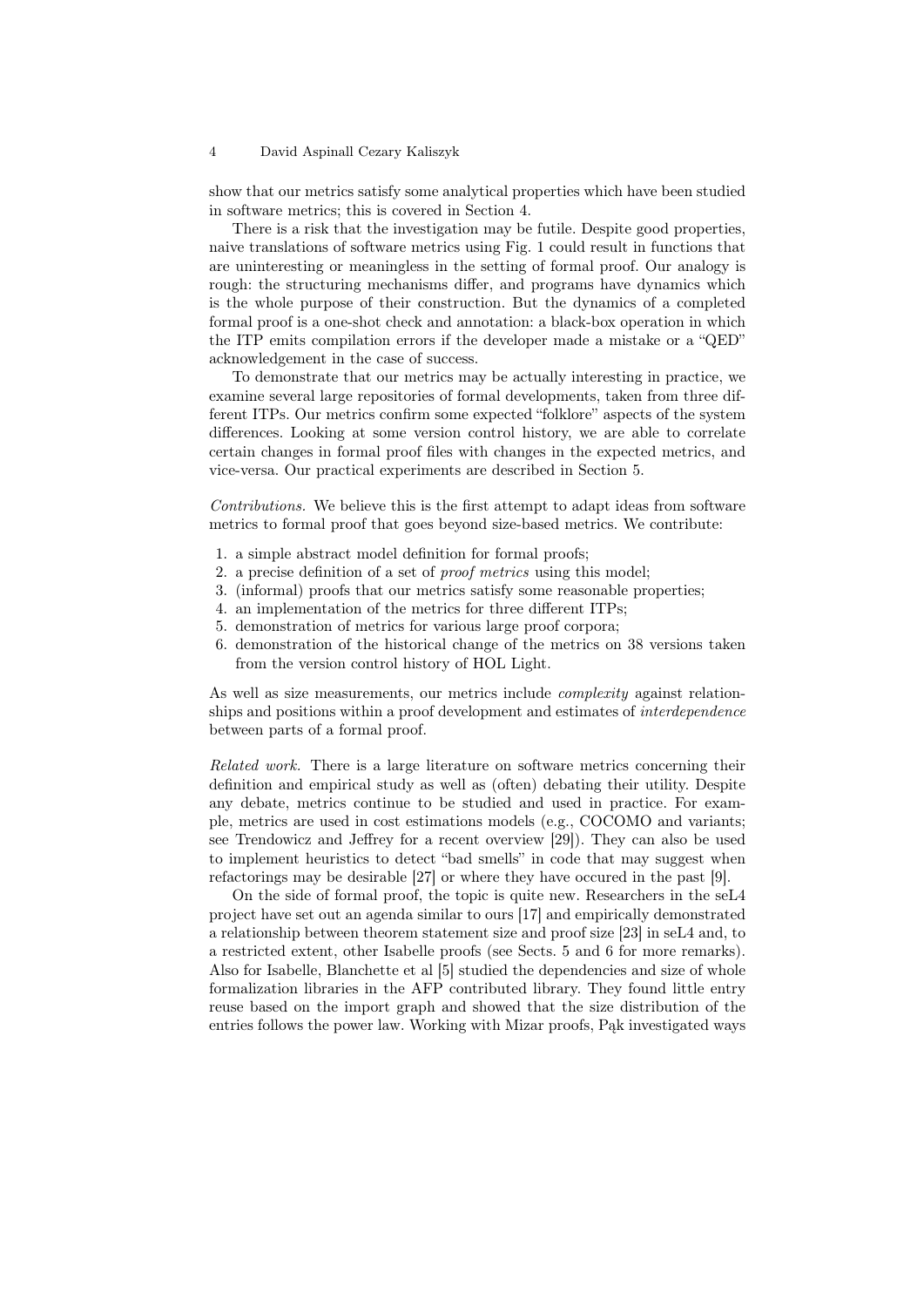of improving proof readability using notions of legibility based on locality of reference, taking inspiration from models of cognitive perception [24]; this is similar to the software engineering idea of cohesion, which is a metric we define. We mention some other related work in the body of the paper.

## 2 Programming formal proofs

Languages of different ITPs vary considerably, but all provide the user with a way to express theorem statements and give proofs, which the system verifies. There are two predominant styles of proof script: procedural, where user instructions (tactics) are transformations that successively refine a state backwards from the goal; and declarative, where instructions drive the ITP forwards to its target, providing justifications "by" that gives the ITP hints. Some systems support both styles. Often, procedural proofs are easier to write and declarative proofs are easier to read. To give a flavour, Fig. 2 shows two formal proof excerpts.

In both styles, instructions used in a theorem's proof take arguments that are theorems themselves, creating dependencies between theorems. Circular dependencies are not allowed: to prove a theorem  $P$  using another theorem  $Q, Q$  must be provable itself without P. As proof libraries grow larger, theorems are collected together into modules; a well organised library collects related theorems together. Modules also have a cycle-free dependency ordering, as new modules are built from older ones. Fig. 3 shows the dependencies between modules and theorems in the first part of the HOL Light library.

```
let REAL_INV_SGN = prove
('∀x. real_inv(real_sgn x)
  = real_sgn x',
GEN_TAC THEN
REWRITE_TAC[real_sgn] THEN
REPEAT COND_CASES_TAC THEN
REWRITE_TAC[REAL_INV_0;
  REAL_INV_1;
  REAL_INV_NEG]
);;
                                 lemma abs_triangle_ineq2:
                                    ||a|| - |b|| \leq |a - b||proof -
                                   have "|a| = |b + (a - b)|"
                                      by (simp add: algebra_simps)
                                   then have "|a| \leq |b| + |a - b|"
                                     by (simp add: abs_triangle_ineq)
                                   then show ?thesis
                                      by (simp add: algebra_simps)
                                 qed
```
Fig. 2. A HOL Light procedural proof (left) and an Isabelle declarative proof (right).

#### 2.1 Formal proof developments, abstractly

We now model this situation. Suppose two sets of identifiers: the *module names*  $M$  and the *theorem names*  $\mathcal{T}$ . For simplicity (to avoid considering notions of scope) but without loss of generality, we assume that theorem names are globally unique. So each theorem belongs to a module: the mapping  $mn : T \rightarrow M$  returns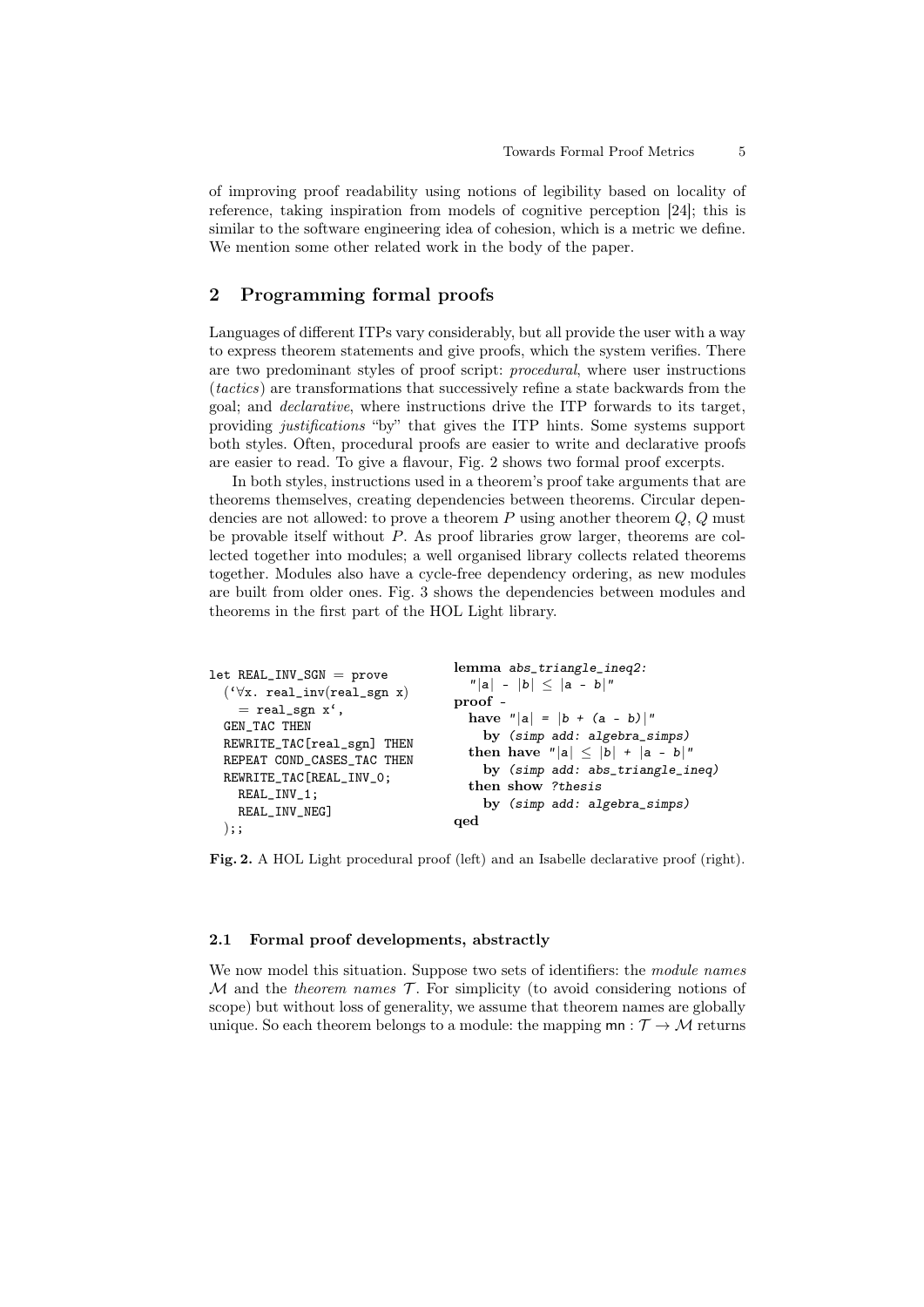

Fig. 3. Module dependencies and theorem dependencies in HOL Light.

the module name of a given theorem. We use "theorem" in a general sense, in reality ITP modules can contain declarations or definitions of various other things (axioms, constants, types, syntax, etc.); we are agnostic whether these are included in the abstract notion of "theorem" or not.

#### Definition 1 (Proof module and proof development).

- $A$  proof module is a pair  $(M, T)$  of a module name  $M \in \mathcal{M}$  and a finite set of theorem names  $T \subset \mathcal{T}$  such that  $mn(t) = M$  for all  $t \in T$ .
- A proof development  $P = \{(M, T_M)\}\$ is given by a finite set of proof modules having distinct module names M.

Formal mathematics is a well-founded endeavour: later definitions or theorems may only depend on ones that have been given earlier. Theorem dependency relations have been investigated in practice before for real systems (e.g., [1, 26]) but the next definition has not been spelled out before.

#### Definition 2 (Proof development dependency).

- A module dependency (uses) relation  $\rightarrow^M$  is a well-founded relation on a subset of M. We write  $\leq_M$  for the reflexive, transitive closure of  $\rightarrow^M$ .
- A theorem dependency (uses) relation  $\rightarrow^T$  is a well-founded relation on a subset of  $\mathcal T$ . We write  $\leq_T$  for the reflexive, transitive closure of  $\rightarrow^M$ .
- A dependency for a proof development  $P$  is given by a module dependency relation  $\rightarrow^M$  on the module names of P, together with a theorem dependency relation  $\rightarrow^T$  on all of the theorem names in P, which respects  $\rightarrow^M$  in the sense that  $t_1 \to^T t_2 \Longrightarrow \text{mn}(t_1) \leq_M \text{mn}(t_2)$ .

Thus, a proof development forms a DAG of modules which overlays a set of DAGs of theorems. Note that we distinguish direct or "immediate" dependencies from indirect ones: a theorem  $t_3$  may use a theorem  $t_2$ , in its proof which in turn uses  $t_1$  ( $t_3 \rightarrow^T t_2$  and  $t_2 \rightarrow^T t_1$ ); but  $t_3$  may have a different proof that uses both  $t_2$  and  $t_1$  directly  $(t_3 \rightarrow^T t_1$  and  $t_3 \rightarrow^T t_2)$ . In both cases  $t_3$  ultimately depends on  $t_1$ , so  $t_3 \leq_\mathrm{T} t_1$ .

Module dependencies suggest the proof checking (or compilation) order: we suppose that proofs of theorems in each module are checked together, and modules are checked in some defined or inferred order. Then  $M_2 \leq_M M_1$  says that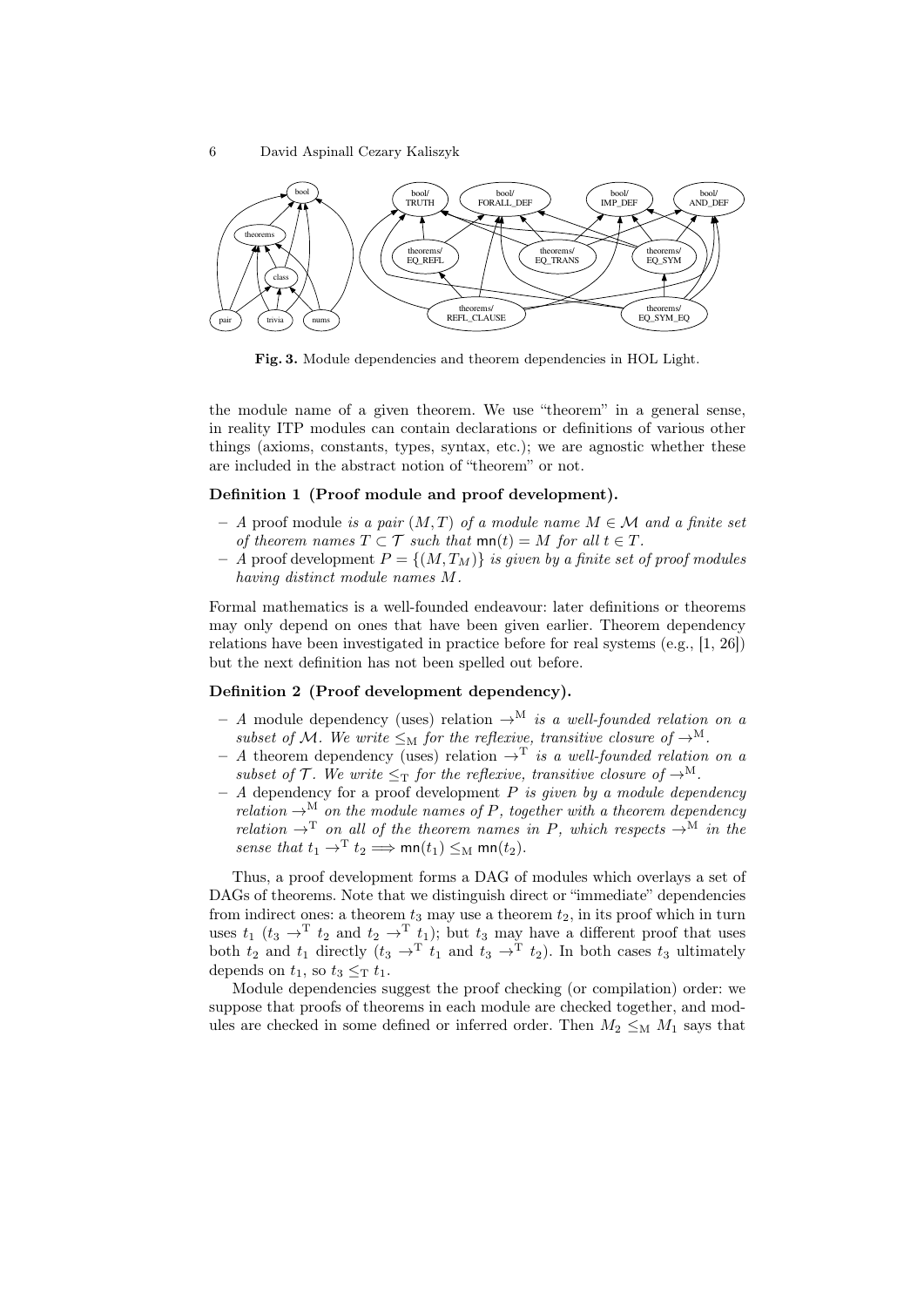$M_2$  is the later module that may build on concepts and lemmas, etc., given in  $M_1$ . So whenever  $t_2 \rightarrow^T t_1$ , we require that  $t_1$  has been checked in the same or an earlier module (perhaps transitively earlier) than  $t_1$ .

The converse implication need not hold; module dependencies can be "loose" in that they may not reflect any (direct or transitive) theorem dependencies; a bit like "redundant imports" in programming languages. We call a module dependency  $M_1 \rightarrow^M M_2$  between different modules *strict* only when there is indeed some  $t_1 \leq_T t_2$  for which  $mn(t_1) = M_1$  and  $mn(t_2) = M_2$ . In our implementation of the metrics to follow, we take the theorem dependency relation to be primary, and derive  $\rightarrow^M$  as the minimal strict relation between modules which respects  $\rightarrow^T$ . This is an implementation choice that conveniently unifies the treatment between different systems.

The theorem dependency relationship is all that we use to model the bodies of theorems (an axiom has no dependencies). But we need more to capture theorem statements. To avoid any detail of the logical language for statements we suppose that there is an abstract set of *features*  $\mathcal F$  which capture the constants, types, etc. that a theorem statement may refer to. We suppose, for simplicity again, that every theorem name is associated globally with a statement, so there is a mapping fea :  $\mathcal{T} \to Fin(\mathcal{F})$ . Given a theorem t, fea(t)  $\subset \mathcal{F}$  is the finite set of features used in its statement. For example, the Kepler conjecture, which gives an upper bound on ball packings in  $\mathbb{R}^3$  with the formal HOL Light statement:

 $\forall V.$  packing  $V \implies (\exists c. \forall r. \& 1 \leq r)$  $\implies$  &(CARD(V INTER ball(vec 0,r)))  $\leq$ pi \* r pow 3 / sqrt $(k18)$  + c \* r pow 2)

can be characterized by the following features based on the constants and types appearing in its formal statement:

fea(kepler\_conjecture) =  $\{$  packing, sqrt, ball, pi, BIT0, BIT1, NUMERAL, 0, real add, real div, real le, real mul, real of num real pow, CARD, INTER, 3, cart, num, prod, real}.

# 3 Six simple proof metrics

In their landmark paper [7], now over 20 years old, Chidamber and Kamerer proposed metrics for object-oriented design which are also applicable to implementations in object-oriented programs. They consolidated earlier work and aimed to set their metrics on a rigorous footing. They designed six metrics for OOD: each metric is a function on a class. The metrics were evaluated by checking analytically that they possess reasonable properties and by examining the result of their application in two real software projects.

Here we revisit C&K's metrics and recast them for formal proof developments. There have been many criticisms, variants and improvements on  $C\&K$ 's work, and empirical studies providing varying degrees of external validation. In this first study, we cannot expect to find perfect metrics for formal proof so we start off with a "straw-man" proposal inspired by this indisputably key work.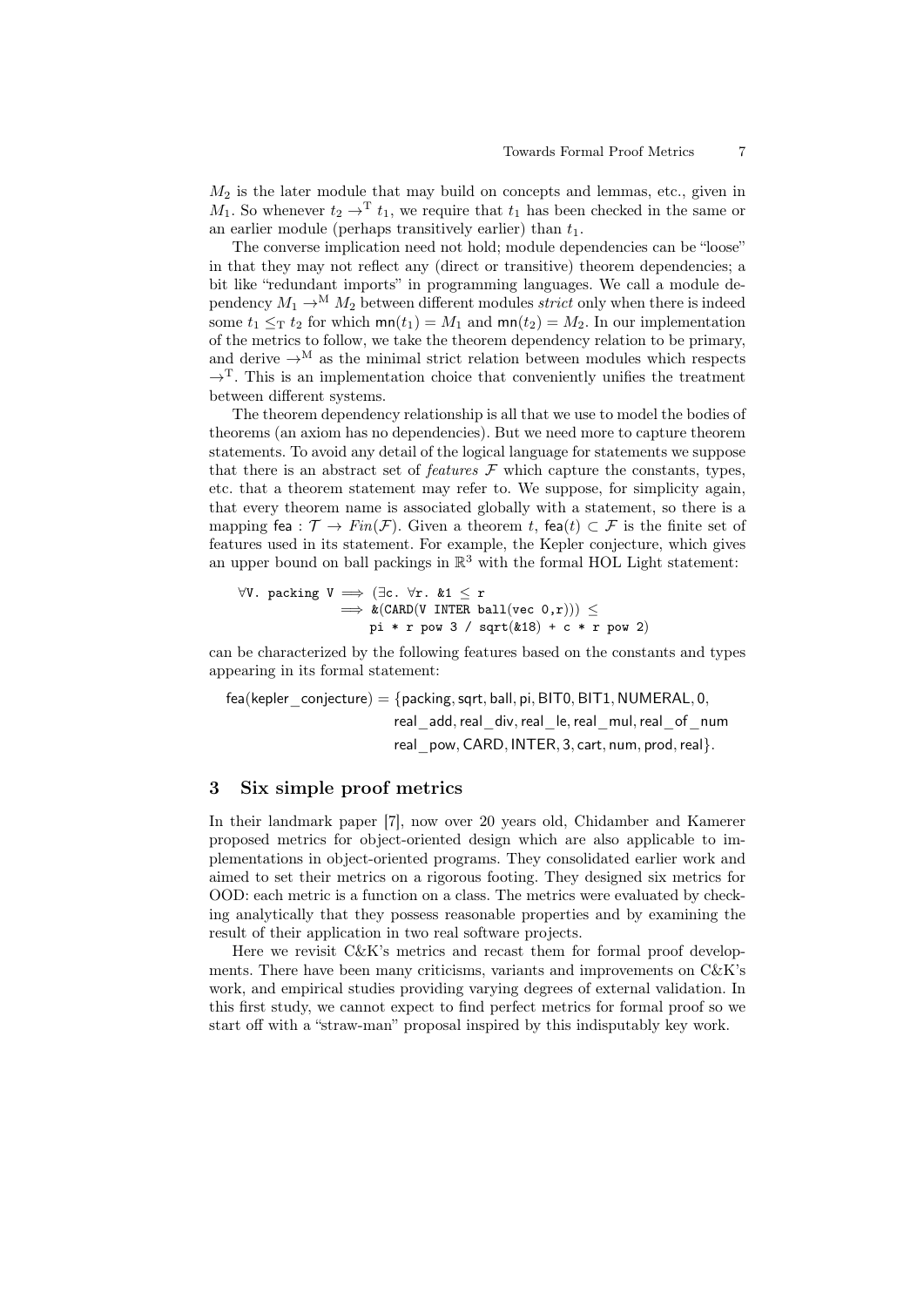#### 3.1 WTM: Weighted Theorems Per Module

WTM is our analogue of C&K's WMC, Weighted Methods per Class, which is a basic size assessment of a module. Let the theorems of a proof module M be  $T_M = \{t_1, \ldots, t_n\}.$  Then WTM is defined by:

$$
WTM(M) = \sum_{i=1}^{n} c(t_i)
$$

where c is some complexity function applied to theorems  $t_i$  in the theory  $T$ .

The idea of the complexity function is that it allows more complex theorems to be given a higher weighting. For example, we could measure the size of the theorem statement (perhaps counting distinct constants unwinding definitions recursively [6, 23]), or, we could instead measure proof size by counting the number of lines-of-code in the proof script for the theorem's proof. The simplest choice (and common in OOP studies) is to take c to be the identity, so  $WTM=n$ , the number of theorems in the theory.

#### 3.2 DIT: Depth in Tree

The metric DIT calculates the maximum depth of the proof module in the module dependency graph; it corresponds to the DIT metric for a class in OOP which measures the depth of a class in the inheritance tree. Intuitively, higher DIT values in a proof development suggest modules that are potentially more complex since they rely on more levels of previously constructed proofs. We define:

$$
\text{DIT}(M) = \text{depth}_P(M)
$$

where  $depth_P (M_n)$  is the length n of the longest path  $M_n \to^M M_{n-1} \cdots \to^M M_0$ .

#### 3.3 NOC: Number of Children

The Number of Children, NOC, for a proof module is the number of immediate descendent modules that depend upon it. This is defined as:

$$
\text{NOC}(M) = |\{ M' \mid M \to^M M' \}|
$$

In OOP, this is a measure of scope of a class: how many other classes immediately depend on this one. Intuitively, modules with higher NOC values may incur greater cost to change, since a local change will have a broader effect. But at the same time, a higher NOC shows a greater reuse, indicating that the module is actually used in many places, demonstrating that it is good or important.

C&K suggest that too many children may indicate "improper" abstraction: superclasses should not be overly general. They found a case of this in a project they examined. In proof developments, we expect the core library modules to have many children. OOP languages often have a separate import mechanism for library functions, independently of subclassing. This is a tension in our analogy: class inheritance is arguably more akin to theories in-the-small, but in-the-small proof modules are less widely used and harder to compare across systems.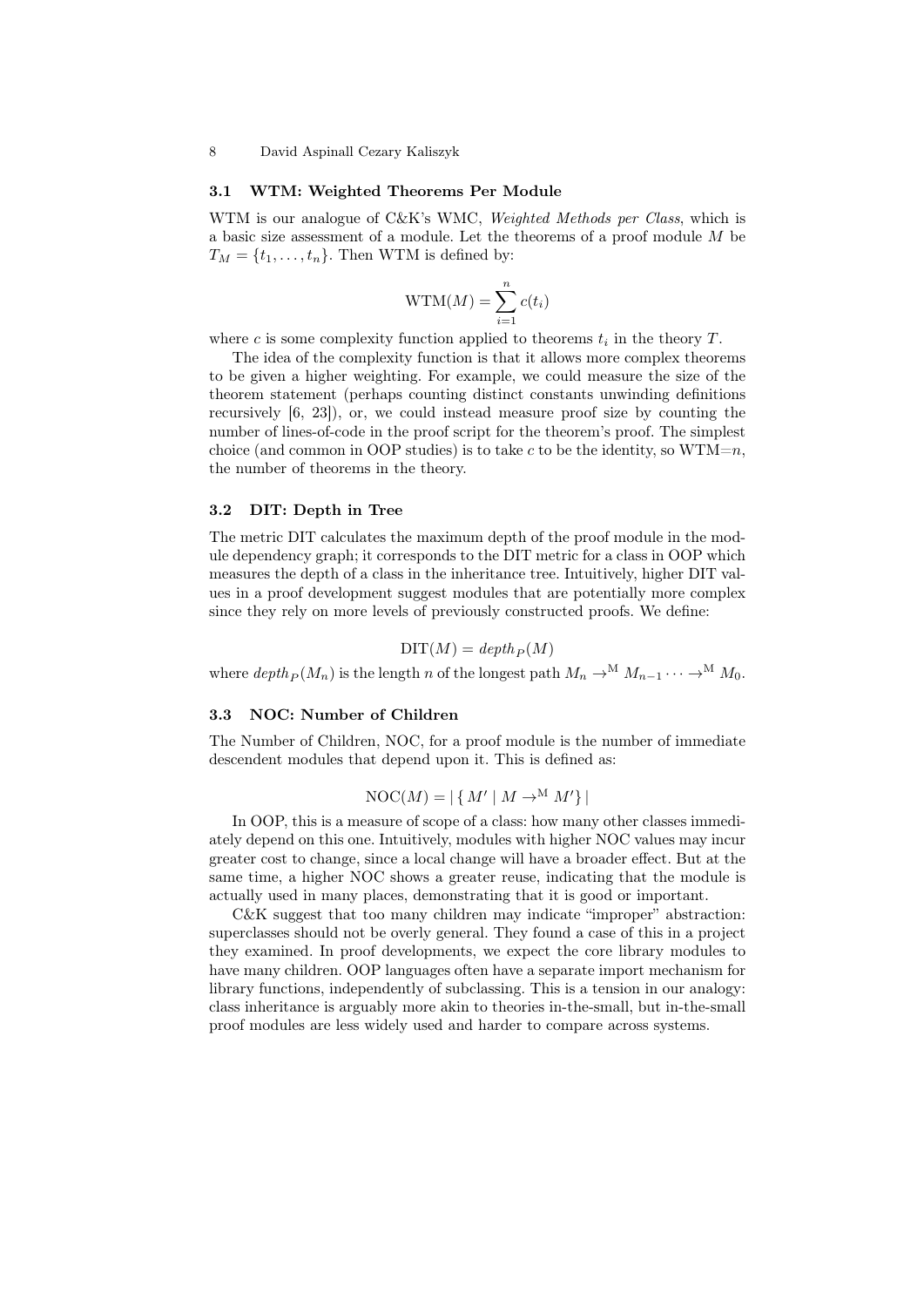#### 3.4 CBM: Coupling between Modules

C&K define a metric called Coupling Between Object classes (CBO) which is a complexity measure on the class hierarchy. Two classes are coupled if one uses member functions or instance variables of the other. Our analogous metric is:

$$
CBM(M) = |\{ M' | M \rightarrow^M M' \lor M' \rightarrow^M M \}|
$$

Intuitively, coupling refers to the degree of interdependence between parts of a design: it means dependency as ancestor or child. Modules with higher coupling values are more closely bound into the proof development hierarchy, meaning that they may be difficult to understand in isolation. The simple definition above doesn't account for a multiplicity of couplings between modules. Later work on OOP coupling metrics addressed this; we might similarly consider a metric which counts the number of strict theorem dependencies that cross module boundaries.

#### 3.5 TDM: Total Dependencies for Module

C&K's next metric is RFC, Response For a Class, which counts the number of methods that could be executed in response to a message received by an object of that class. Intuitively this may estimate the potential (dynamic) complexity of behaviours of objects in the class; high RFC values might suggest classes that are harder to test. We re-interpret this using theorem dependency:

$$
TDM(M) = |\{ t' | t \rightarrow^T t' \land t \in T_M \}|
$$

There is no analogue of "response" for a theorem, but just as invoking a method  $m()$  leads to invoking other methods mentioned in the body of m, our metric counts the number of theorems depended on in the definition of a given theorem. Notice that this includes internal dependencies which do not cross the module boundary, as well as external ones.

In the proof setting, we hypothesise that this metric may suggest the overall brittleness of a theory: if (too) many other theorems are used in the construction of a module, it may break easily if the statements of those other theorems change.

#### 3.6 LCOM: Lack of Cohesion in Module

The final metric given by C&K is LCOM, originally Lack of Cohesion of Methods in a class. Cohesion refers to internal consistency within a module; a high LCOM value suggests a module that gathers together many unrelated things. C&K's metric is defined as the difference between the number of pairs of methods which that entirely different instance variables  $(p)$ , and the number of pairs of methods that access some of the same attributes (q); LCOM was taken to be  $p - q$  or zero if  $q > p$ . Early on, LCOM was criticised for failing to fit empirical data [4], spawning a slew of alternatives (for partial surveys, see e.g. [2, 22]).

As a first proposal for the formal proof setting, we suggest a metric based on theorem statement dissimilarity counted using features: two theorems are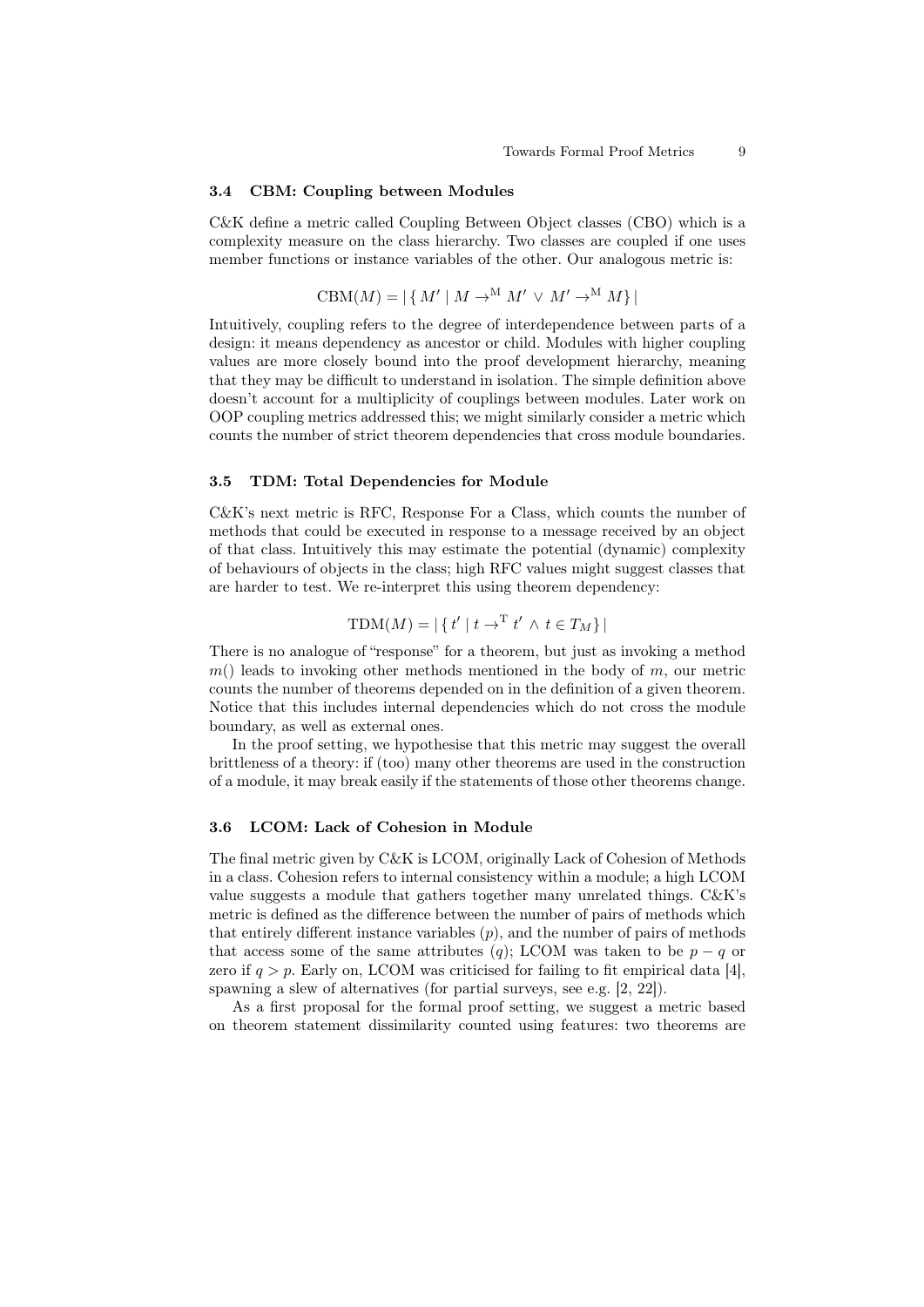similar if they concern the same concepts, and so mention the same constant names, types, etc.<sup>3</sup> An overall measure of similarity for the module is given by summing up the Jaccard index for each pair of theorem statements:

$$
\mathrm{sim}(M) = \sum_{i=1}^n \sum_{j=i+1}^n \frac{\mid \mathsf{fea}(t_i) \cap \mathsf{fea}(t_j) \mid}{\mid \mathsf{fea}(t_i) \cup \mathsf{fea}(t_j) \mid}
$$

Then we compute LCOM as the average dissimilarity:

$$
LCOM(M) = 1 - \frac{\sin(M)}{\frac{1}{2}(n^2 - n)}.
$$

(this is similar to CC, among others [2]). Unlike the preceding metrics which are on an interval scale with no maximum, LCOM is a ratio in the range 0 to 1.

# 4 Properties of proof metrics

Weyuker [31] proposed desirable analytical properties for structured program metrics, six of which were adapted by C&K to OOD, again, generating much subsequent discussion and criticism. Here we briefly revisit the properties and their connection to our metrics.

Several properties relate to combinations of programs; for structured programming this meant, essentially simple juxtaposition of source code  $P$ ;  $Q$ . Composition in OOP is more complicated. But for our simple model of formal proof languages, we suppose that the operation  $M + M'$  stands for (disjoint) combination of modules.

### Proposition 1. Properties of formal proof metrics.

- W1 **Non-coarseness**. Given a module M and a metric  $\mu$ , one can always find a module M' st  $\mu(M) \neq \mu(M')$ . This is satisfied by all of our metrics.
- W2 **Non-uniqueness**. There can be distinct modules M and M' with  $\mu(M) =$  $\mu(M')$ . This is satisfied by all of our metrics.
- $W3$  **Design is important**. Two modules M and M' may have the same meaning without  $\mu(M) = \mu(M')$  holding. If we take the semantics of an abstract module to be the set of (named) theorems it proves, then this property is not satisfied by the basic size metric WTM metric or the cohesion metric LCOM, which only consider the (number of) theorem statements and don't relate to design-in-the-large. Of course the property holds if we consider the full proof language, which has a complex concrete syntax, so many ways to describe the same module.
- W<sub>4</sub> **Monotonicity**. For all M and M',  $\mu(M) \leq \mu(M+M')$  and  $\mu(M') \leq \mu(M+M')$  $M'$ ). This is true for all of our metrics except LCOM, since it is normalised for comparison between modules; LCOM can be reduced by adding theorems to a module that have an average greater similarity to those already there.

<sup>3</sup> A similar idea was in fact suggested by Matichuk et al [23] as future work.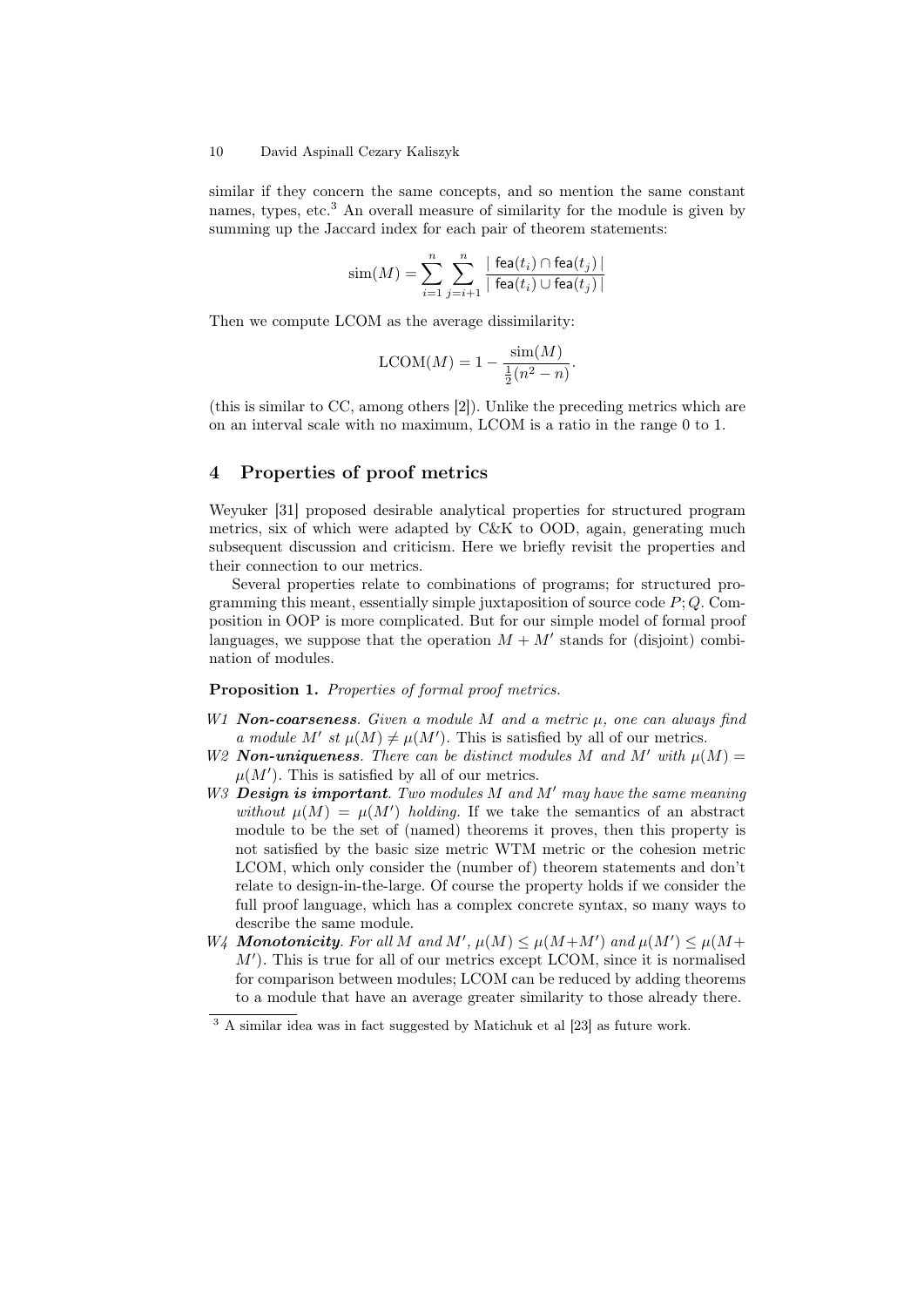- W5 Combination can cause interaction.  $\exists M_1, M_2, M_3$  such that  $\mu(M_1)$  =  $\mu(M_2)$  does not imply  $\mu(M_1 + M_3) \neq \mu(M_1 + M_3)$ . This property can be satisfied for all the dependency related metrics, but not the size measure WTM. It can be satisfied by LCOM since this is non-compositional.
- W6 Interaction can increase complexity.  $\exists M_1, M_2$  such that  $\mu(M_1)+\mu(M_2)$  $\mu(M_1 + M_2)$ . This opposite of the triangle inequality fails for all of our metrics except LCOM. C&K argued against it; all of their metrics failed it and it prevents  $\mu$  being a distance metric in the mathematical sense.

# 5 Experimental study

To test our metrics, we implemented a tool to make calculations using feature and dependency data exported from (suitably modified) ITPs during proof checking. Then we investigated the metrics on a range of existing formal proof developments and their version histories.

#### 5.1 Large proof development examples

We investigated large developments in three systems:

- 1. The Kepler formal proof, FlySpeck: we focused on the final version of the text formalization [13] together with the underlying core library of HOL Light and the formalization of Multivariate Analysis [15] (SVN revision 245).
- 2. The Isabelle HOL Main (core library) theory together with three formalizations: cryptographic protocols, Auth [25]; Java bytecode, Bali; and Probability theory [16] (Isabelle 2015 release version).
- 3. The Mizar Mathematical Library. We focused on the basic libraries of formalized topology and theory of lattices [3] (Mizar version 7.11.07, MML version 4.156.1112).

In each case, information was exported in a uniform format, containing theorem dependencies and statement features. To be as similar as possible across provers, we used symbol features (i.e., names of constants and types present in the theorem statement, as shown in Sect. 2.1), rather than more complex notions.

For HOL Light, we used the HOLyHammer proof advice tool [18] by Kaliszyk and Urban. For the Isabelle formalizations we used the Blanchette's TPTP/- Mash Export [21], which can compute dependencies and MaSh features for a given set of Isabelle/HOL theories. For Mizar, used the data available in the MPTP2078 challenge by Urban [30]. The challenge includes the proof dependencies and statements for the selected Mizar articles. We extracted symbol features using standard TPTP tools [28].

Space precludes a complete breakdown of metric values, but the summary in Fig. 4 shows the averages for each development. From theorem count totals we can see, for example, how large Flyspeck is; but metrics give an idea of the form of its structure: it has a large number of modules with comparatively fewer theorems, compared to library code. This likely contributes to the better cohesion score. For module hierarchy, the development is, on average, almost twice as deep as the next deepest, Isabelle's highly structured Main HOL library.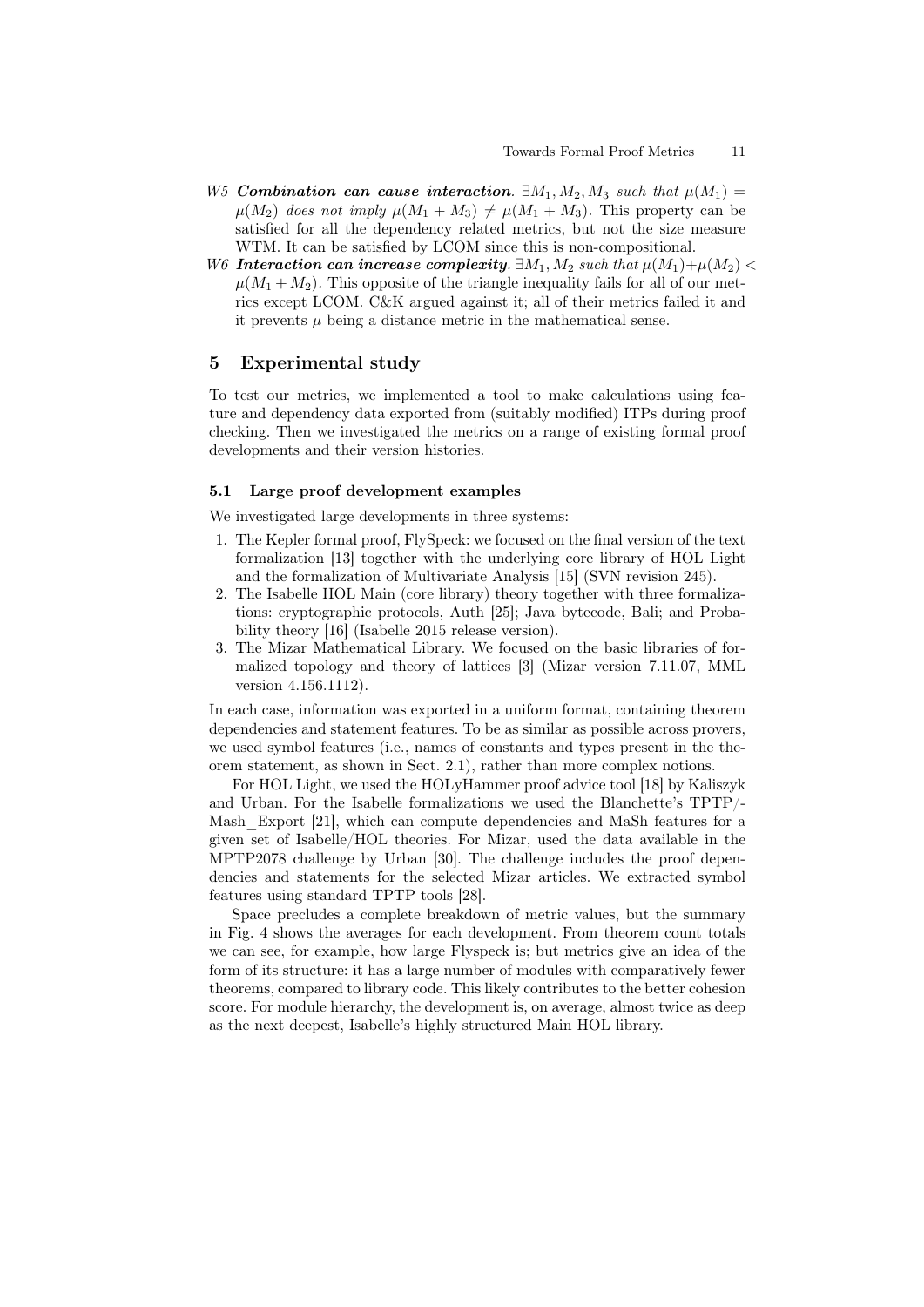|          |                        |     |       |      |     |      |      |           | $\#$ mods $\#$ thms TDM WTM NOC CBM DIT LCOM $\%$ |
|----------|------------------------|-----|-------|------|-----|------|------|-----------|---------------------------------------------------|
|          | Core                   | 21  | 2618  | 391  | 125 | 7.4  | 14.8 | 6.8       | 75.2                                              |
|          | HOL Light Multivariate | 19  | 11093 | 3091 | 584 | 7.0  | 34.9 | 7.6       | 75.6                                              |
|          | Flyspeck               | 237 | 12999 | 1582 | 55  | 12.6 |      | 44.1 27.6 | 62.0                                              |
| Isabelle | Main                   | 73  | 12731 | 357  | 174 | 8.9  | 17.9 | 17.6      | 72.2                                              |
|          | Auth                   | 38  | 4282  | 202  | 209 | 2.9  | 12.7 | 3.9       | 57.1                                              |
|          | Bali                   | 25  | 6946  | 261  | 502 | 4.7  | 16.8 | 4.2       | 66.8                                              |
|          | Multivariate           | 50  | 7821  | 245  | 287 | 2.1  | 16.5 | 3.9       | 61.0                                              |
|          | Probability            | 45  | 5928  | 460  | 246 | 4.7  | 26.5 | 7.7       | 62.7                                              |
| Mizar    | MPTP2078               | 33  | 3646  | 270  | 110 | 9.3  | 26.3 | -10.2     | 73.8                                              |

Fig. 4. The overall statistics for the considered proof libraries together with the mean values of the proposed proof metrics computed on these libraries.

#### 5.2 Distribution of cohesion and coupling



Fig. 5. Cohesion (top) and coupling (bottom) distributions across modules in the three ITPs. Coupling is normalized to [0; 1] for comparison.

In general, the metrics differ widely across modules in the same formal library, so it is interesting to examine their distributions. Fig. 5 shows the distributions of cohesion and coupling across the three considered ITPs. Cohesion shows a similar distribution across the systems, with slightly higher values for Mizar. For Mizar we focused on a more advanced part of the library without including all the foundational modules; perhaps suprisingly we see high dissimilarity scores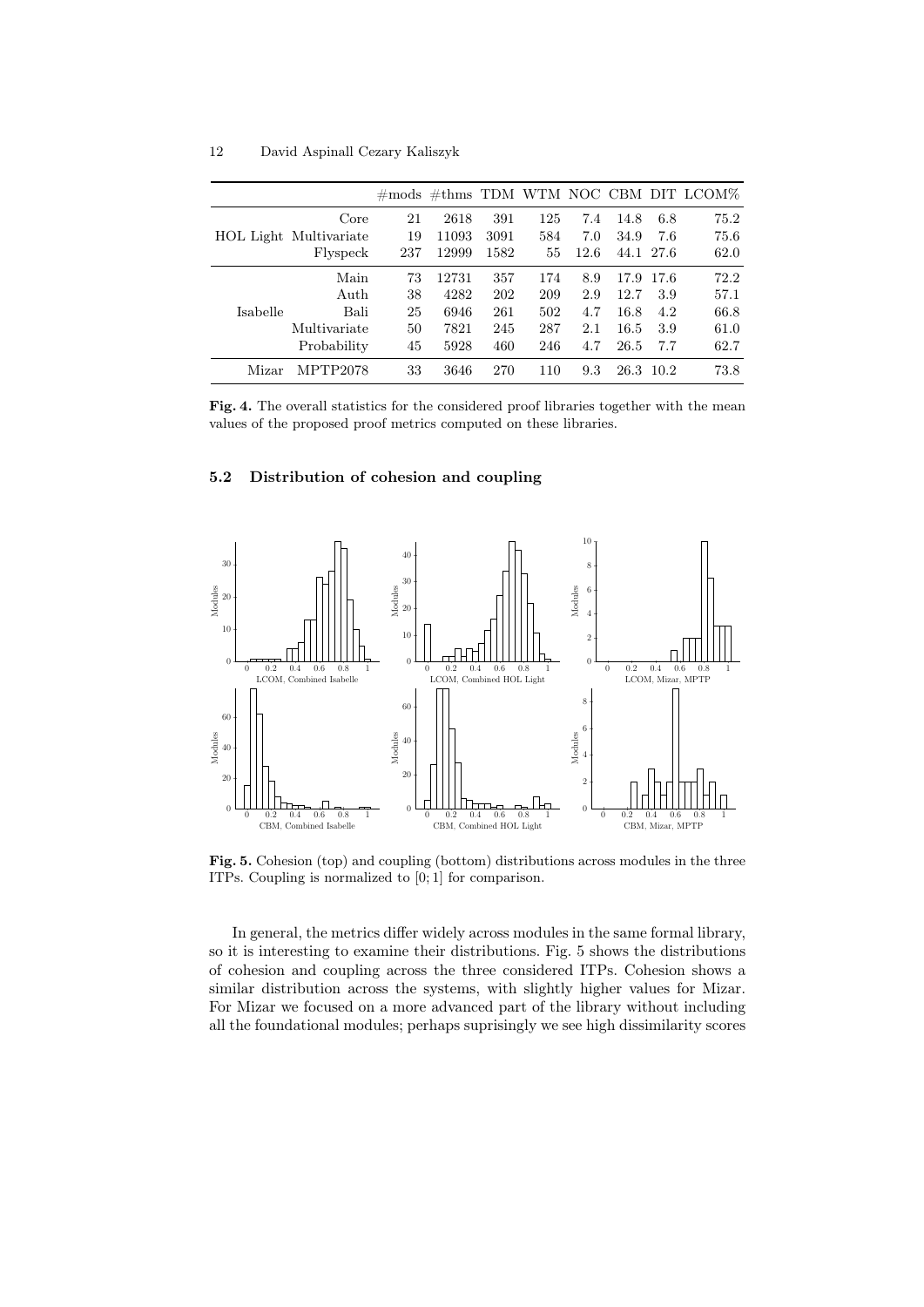within those modules. In HOL Light we see a peak on the histogram for the zero bracket. This is because of a few Flyspeck modules that export precisely one theorem with a large complicated proof. When it comes to coupling, we see that coupling is generally low, but higher for the Mizar case: this is to be expected because we considered a self-contained development in isolation.

#### 5.3 LCOM, TDM, and WTM over time



Fig. 6. The values of the metrics for the HOL Light core library compared to the number of lines of code over five years of HOL Light development.

We compared metrics for the HOL Light core library over the last five years of HOL Light development, by exporting the data from 38 selected SVN revisions. The values of selected metrics for these revisions are depicted in Fig 6. In general, the library has grown to prove more theorems over time without changing its modular structure. The average WTM and TDM both increase, showing the growing average number of theorems per module and complexity of the dependency relationship. The jump in LCOM and TDM between revisions 200 and 205 can be traced back to the removal of a module called ind\_defs, the only change in modular structure that we see. As the library becomes more dense, similar theorems added to the same modules may decrease LCOM, which is seen around version 145. LCOM can also change because of library restructuring; we show an example of this next.

#### 5.4 Case study: HOL Light refactoring

On Dec 1, 2011 John Harrison slightly reorganised the HOL Light library. He moved definitions of supremum and infimum of a set along with all the properties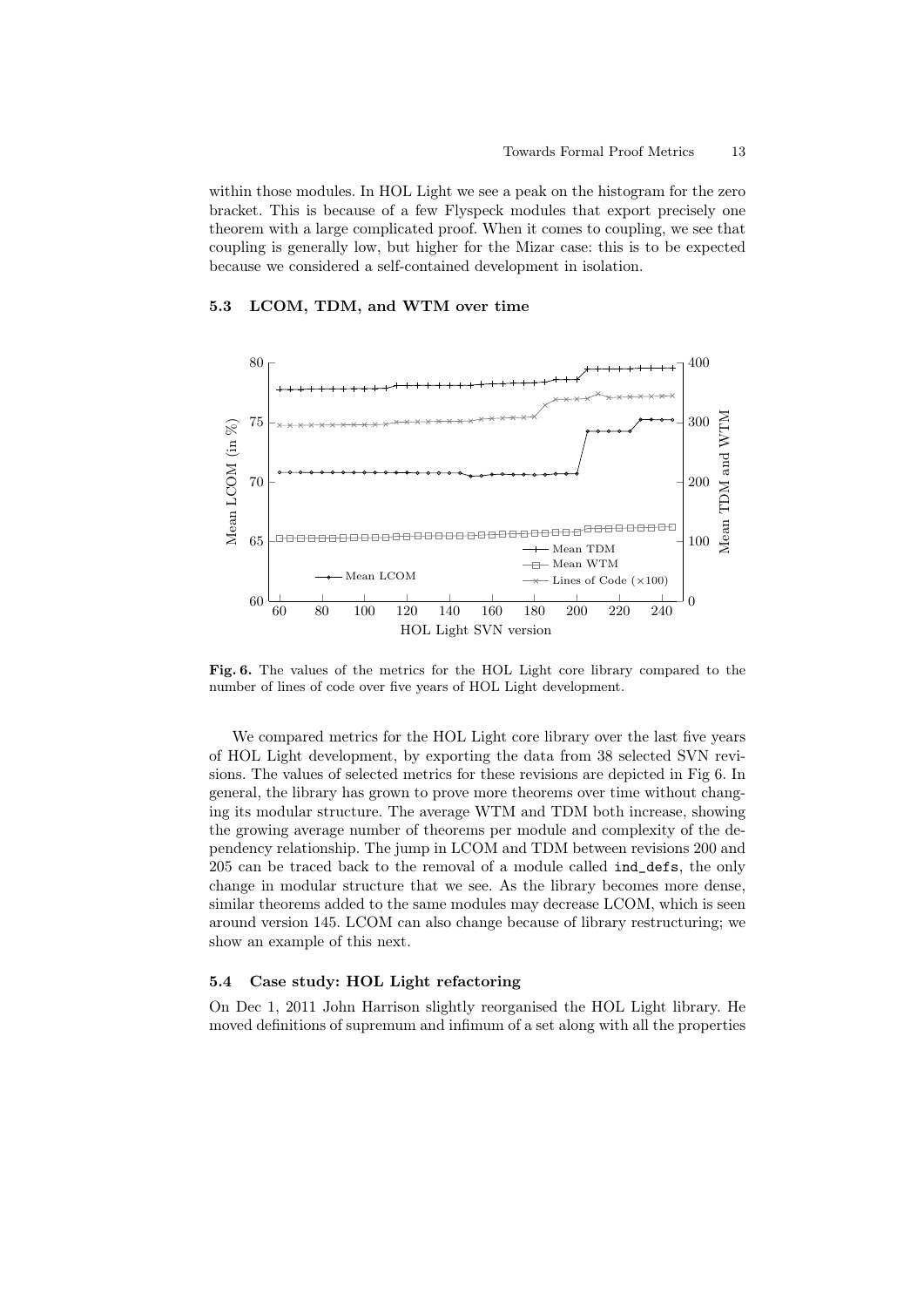|             |          | real | sets | infsup | misc | Ave.  |
|-------------|----------|------|------|--------|------|-------|
| $LCDM (\%)$ | before   | 68.8 | 90.5 |        | 84.7 | 81.3  |
|             | after    | 68.7 | 90.3 |        | 87.4 | 82.1  |
|             | separate | 68.7 | 90.5 | 49.6   | 87.4 | 74.0  |
| TDM         | before   | 286  | 501  |        | 503  | 430.0 |
|             | after    | 292  | 542  |        | 482  | 438.7 |
|             | separate | 292  | 501  | 237    | 482  | 376.5 |
| <b>WTM</b>  | before   | 286  | 468  |        | 155  | 303.0 |
|             | after    | 289  | 517  |        | 103  | 303.0 |
|             | separate | 289  | 468  | 49     | 103  | 227.3 |

Fig. 7. The impact of a library reorganization on the proof metrics.

of these concepts from Multivariate/misc to sets. Three basic Archimedian properties moved from Multivariate/misc to real. Finding this history in the version control logs, we examined the impact on our metrics.

Fig. 7 shows the results for LCOM, TDM and WTM. The latter metrics reflect moves but averages do not change, since the theorems proved and their proofs stay the same. For LCOM, there is small reduction for real and sets by the moves, reflecting that relocated theorems enjoyed similarity and/or were similar to those of their destination modules. But the misc module was left with a poorer score; less similarity remained among what was left. As an experiment we tested what would happen if a separate module infsup was added to hold the relocated theorems about infimum and supremum; the new module introduces few cross-module dependencies decreasing TDM and has a much better cohesion score which brings down the average LCOM value for the whole development.

#### 5.5 Theorem size and the number of dependencies

In a striking recent result, Matichuk et al showed that proof size increases quadratically with statement size (measured by recursively unfolding constant names) in the seL4 verification [23]. This is potentially useful as a predictor of effort, in connection to earlier work that shows a relation between human effort and proof size in seL4.

As a related comparison with a different ITP, and to investigate potential ways of measuring statement size, we compared the number of dependencies with the number of theorem features, the number of subterms in a statement and the size of the theorem statement in MPTP2078. The scatter plots in Fig. 8 show our results. Although increasing numbers of dependencies tend to correspond with larger statement sizes, there are no clear relationships, and plenty of outliers. This is not surprising: we are in a very different setting, with mathematical proofs constructed using an automation strategy, which is rather powerful for the considered domain.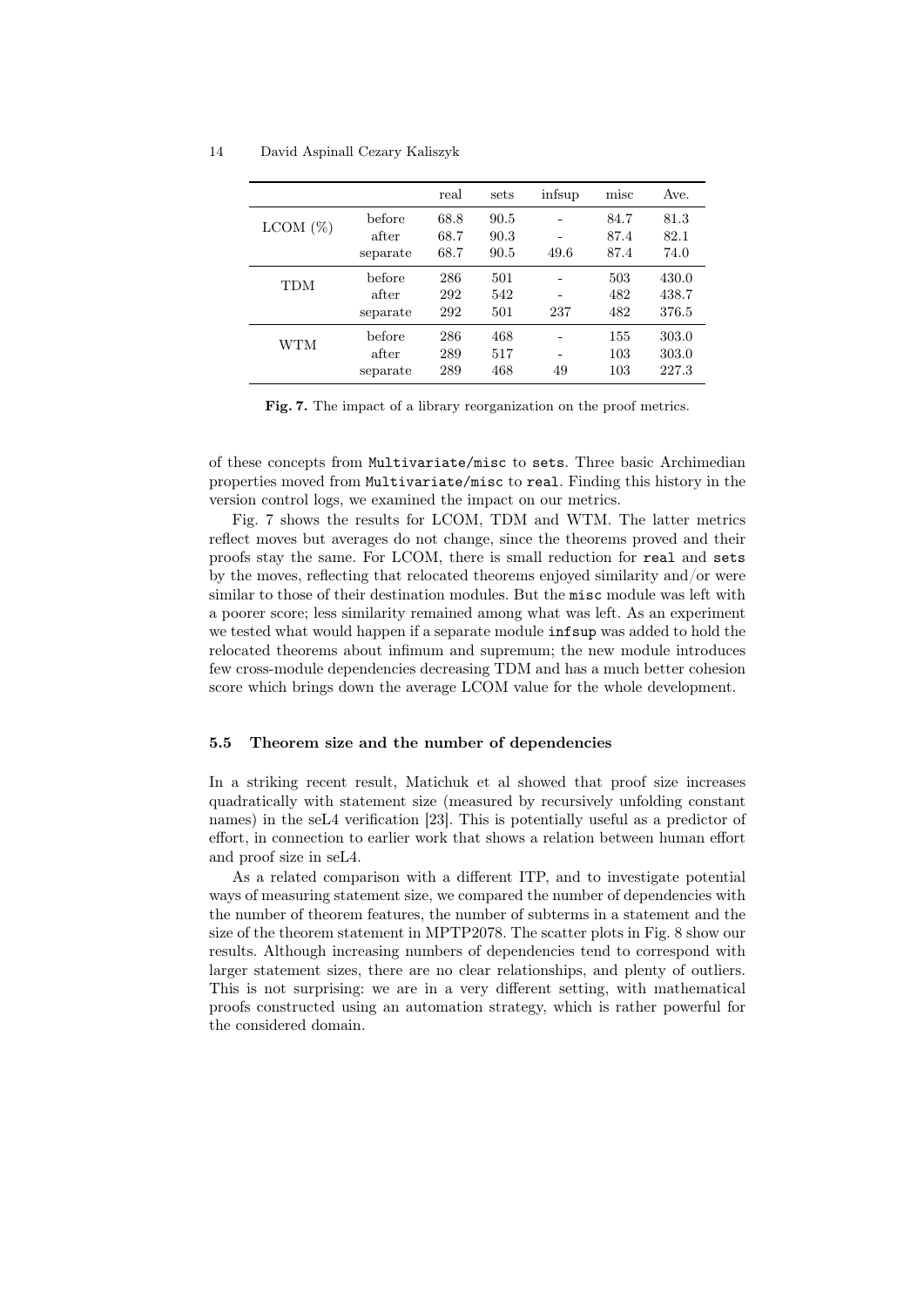

Fig. 8. The number of dependencies compared to three notions of theorem statement size on the Mizar/MPTP2078 proof library.

#### 6 Conclusions

This is the first (to our knowledge) investigation of formal proof metrics which considers both the *modular structure* of a proof development and its size profile. We also gave the first implementation and experimental data for metrics applied to proofs in more than one theorem proving system, raising intriguing questions of whether such measures can be used to compare developments across systems.

There are many caveats for this initial study. It is easy to imagine improvements to our definitions, or to spot potential flaws (e.g., one issue: we count dependencies manifested in final proofs, rather than ones the user mentioned).

Nevertheless, we are believe that our results give evidence of potential value for proof metrics. A central question around metrics — can we show that they actually measure something? — is perhaps even more thorny than for software. Notions of formal proof quality are not yet developed and there are questions over what to assess empirically. Defect prediction is not an obvious aim; bugs as such do not exist in formal proof. If a proof is found by the system, it must be correct! (Saying this, definitions and theorem statements can be wrong, even inconsistent, which is serious; dependency metrics might provide hints on that.) Effort prediction in general cannot be feasible: ITPs work in undecidable proof systems, which means that there are profound theorems that have short statements but will need immensely long proofs. The Kepler statement shown in Sect. 2.1 is (almost certainly) just such an example. So it is hard to imagine a mathematical analogue of "function points". Software or hardware verification is a more hopeful domain: where a body of proofs exists about some complex system, we may hope to see correlated scaling effects in proof size or effort as the system evolves, or as more properties are proven; Matichuk et al [23] have demonstrated a case of this, as mentioned above. And a different, perhaps more transferable, use of proof metrics may be for stability tracking, to see where a development seems to be proceeding to an optimal design. This was found to be effective in a study of a particular object-oriented framework [8].

Even without general predictive models, we suspect that proof metrics will find a valuable use inside a range of future tools that provide monitoring of proof development progress, and perhaps hints of "bad smells" in a development. We look forward to their further investigation and application.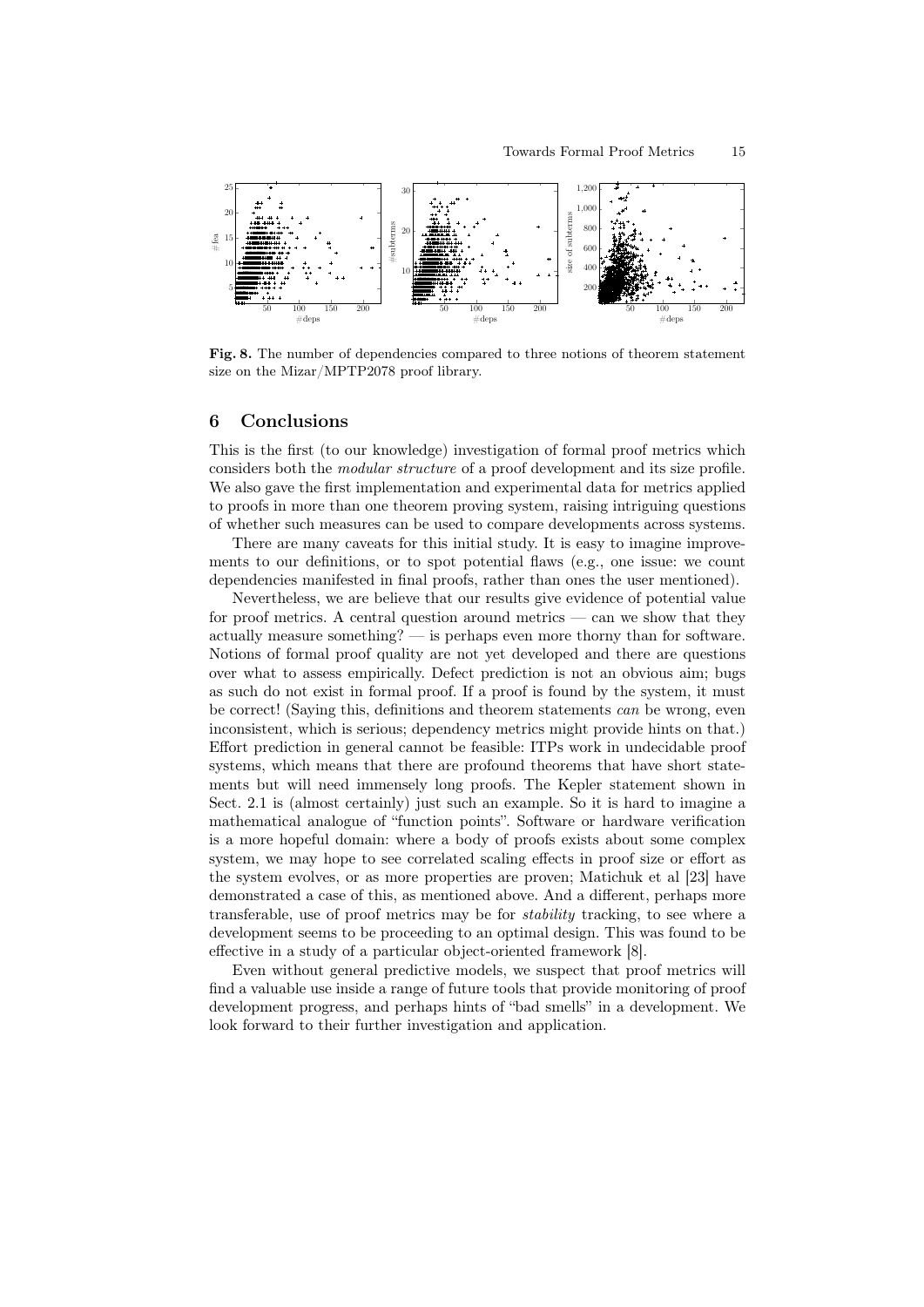Acknowledgements and pointers. We're grateful to colleagues Iain Whiteside, Ajitha Rajan and the DReaM group at Edinburgh for discussions. The referees provided useful remarks. We acknowledge financial support from grants from UK EPSRC (EP/J001058/1) and the Austrian Science Fund (P26201). For tools and data, please visit http://homepages.inf.ed.ac.uk/da/proofmetrics/.

# References

- [1] Jesse Alama, Lionel Mamane, and Josef Urban. Dependencies in Formal Mathematics: Applications and Extraction for Coq and Mizar. In: Intelligent Computer Mathematics, CICM 2012. 2012, pp. 1–16.
- [2] Jehad Al-Dallal and Lionel C. Briand. A Precise Method-Method Interaction-Based Cohesion Metric for Object-Oriented Classes. In: ACM Trans. Softw. Eng. Methodol. 21.2 (2012), 8:1–8:34.
- [3] Grzegorz Bancerek and Piotr Rudnicki. A Compendium of Continuous Lattices in MIZAR. In: J. Autom. Reasoning 29.3-4 (2002), pp. 189–224.
- [4] Victor R. Basili, Lionel C. Briand, and Walcélio L. Melo. A Validation of Object-Oriented Design Metrics as Quality Indicators. In: IEEE Trans. Software Eng. 22.10 (1996), pp. 751–761.
- [5] Jasmin Christian Blanchette et al. Mining the Archive of Formal Proofs. In: Intelligent Computer Mathematics, CICM 2015. Vol. 9150. LNCS. Springer, 2015, pp. 3–17.
- [6] Timothy Bourke et al. Challenges and Experiences in Managing Large-Scale Proofs. In: Intelligent Computer Mathematics CICM 2012. Vol. 7362. LNCS. Springer, 2012, pp. 32–48.
- [7] S.R. Chidamber and C.F. Kemerer. A metrics suite for object oriented design. In: IEEE Transactions on Software Engineering 20.6 (1994), pp. 476– 493.
- [8] Serge Demeyer and Stéphane Ducasse. Metrics, Do They Really Help? In: Proceedings LMO '99 (Languages et Modèles à Objets). Ed. by J. Malenfant. 1999, pp. 69–82.
- [9] Serge Demeyer, Stéphane Ducasse, and Oscar Nierstrasz. Finding refactorings via change metrics. In: Object-Oriented Programming Systems, Languages & Applications, OOPSLA 2000. 2000, pp. 166–177.
- [10] Georges Gonthier. Engineering Mathematics: The Odd Order Theorem Proof. In: Principles of Programming Languages, POPL'13. ACM, 2013, pp. 1–2.
- [11] Georges Gonthier et al. A Machine-Checked Proof of the Odd Order Theorem. In: Interactive Theorem Proving (ITP). Vol. 7998. LNCS. Springer, 2013, pp. 163–179.
- [12] Thomas C. Hales. The Jordan Curve Theorem, Formally and Informally. In: The American Mathematical Monthly 114.10 (2007), pp. 882–894.
- [13] Thomas C. Hales et al. A formal proof of the Kepler conjecture. In: CoRR abs/1501.02155 (2015).